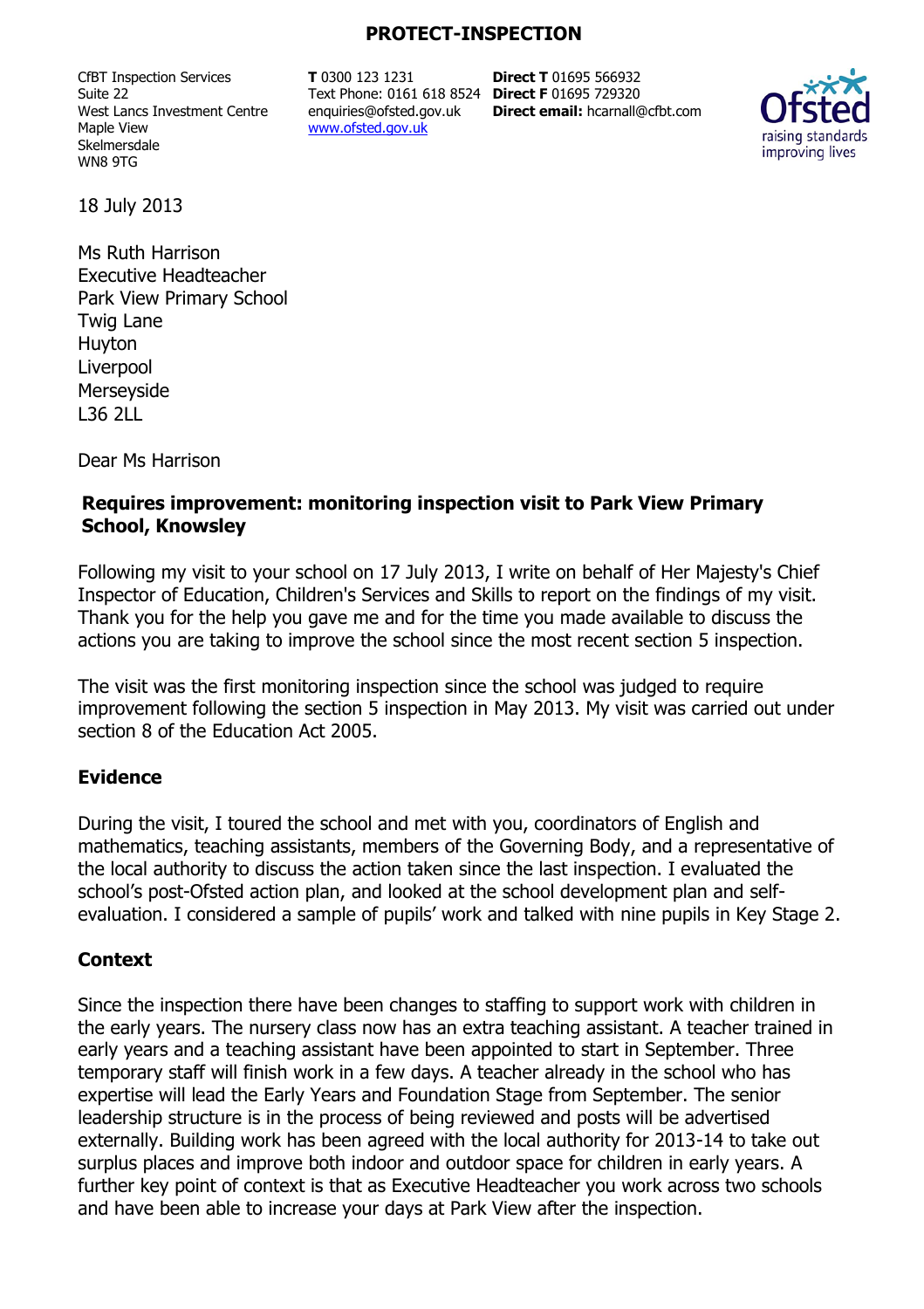## **Main findings**

You have written a post-Ofsted action plan, in addition to the school development plan and self-evaluation documents. Steps in the action plan are sound and practical. All the issues for action in the report are covered, with the extra priority of improving reading. Figures that go with the action plan about pupils' reading justify why it is a priority too. The accompanying self-evaluation uses hard data about actual levels of achievement as a basis for realistic understanding of what needs to be done. You have gathered good recent information about national and school test results for the current year.

As Executive Headteacher, you have a good grasp of the school's strengths and weaknesses and your role is having a positive impact. Examples of this are well-focused intervention and improvement in mathematics in all key stages, and moderation of assessments with other schools. In mathematics, targeted programmes of 8 to 10 weeks have led to progress of, on average, 8 to 10 months in skills. This is reflected in provisional results for 2013 which show big gains in progress compared to 2012. You have been willing to challenge established practices and assumptions, such as widening the evidence about the impact of teaching, and tackling inadequate teaching with support and higher expectations.

However, the action plan cannot yet be tracked properly for impact or form a backbone for performance management. There are three reasons for this. Firstly, neither the post-Ofsted action plan nor the development plan uses enough measurable data to show where the school is now and target firmly where it will be. Secondly, too many people are listed for each step, so it is hard to see who is really responsible. Thirdly, timescales not clear enough; some rely on 'ongoing' or give start but not end dates.

Governors are committed to the school. The Chair of Governors has taken the initiative to make firmer links with The Dean Trust to support the school in areas of weakness. There are intentions to have better reporting and accountability to governors' committees. However, these steps have not happened swiftly enough. Governors feel that they did not get good information in the past, so do have wide experience of working with data, accountability and challenge. They have tried to find good training but were let down by its quality, and the learning curve to improve governance is steep.

I saw samples of pupils' work in Key Stage 2 and talked with pupils about it and what had changed recently. Pupils had noticed changes that helped them improve: marking of their written work now gives more small and specific 'next steps' for improvement that they can act on; mathematics learning, including real life projects like enterprise challenge, has become more fun, which is motivating; pupils are sometimes set different work that challenges the more able. There were recent examples in books of this happening. Their advice to younger pupils about how to improve was to 'challenge yourself', not do the same kind of work all the time. 'Don't be scared', pupils said, because there is help. Learn from mistakes. As one pupil put it for writing: 'don't use good words: use great words!'

In the small sample of books that I saw, writing was extended, ambitious in sentence structure and vocabulary, varied in style and purpose. In one class, IT was used well to improve the finished products. Provisional results for writing have improved for 2013. However, in some otherwise god work, a small number of basic spellings and handwriting needed more care. Reading results have not improved. Actions in the plan aim for catch up programmes for some pupils but also building up a love of reading more widely.